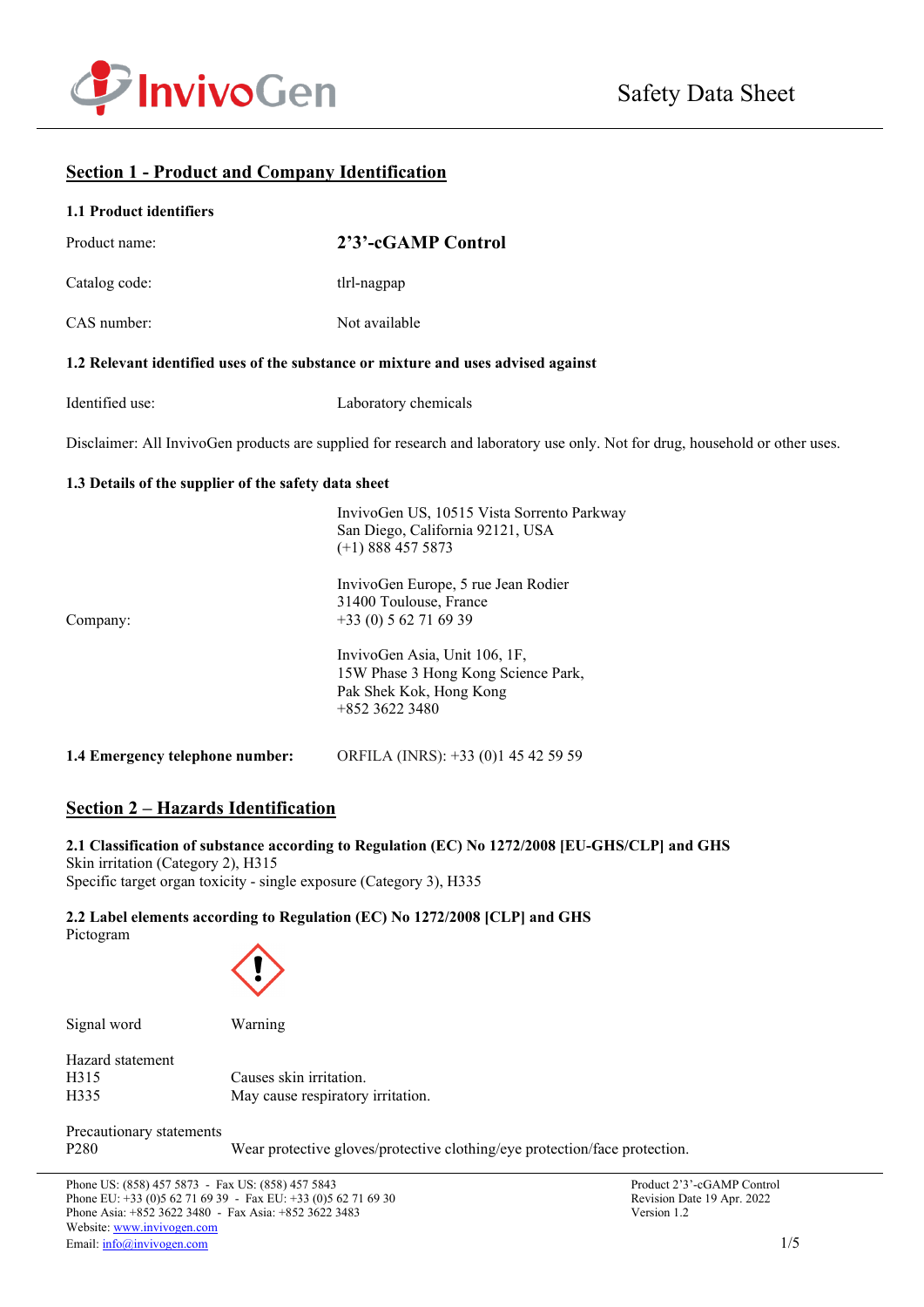

| $P302 + P352$<br>$P304 + P341$ | IF ON SKIN: Wash with plenty of soap and water.<br>IF INHALED: If breathing is difficult, remove victim to fresh air and keep at rest in a position comfortable |
|--------------------------------|-----------------------------------------------------------------------------------------------------------------------------------------------------------------|
| for breathing.<br>P312         | Call a POISON CENTER or doctor/physician if you feel unwell.                                                                                                    |
| P501                           | Dispose of contents/container to an approved waste disposal plant.                                                                                              |

### **2.3 Other hazards** - none

# **Section 3 – Composition/Information on Ingredient**

### **3.1 Substances**

Synonyms: 2'5'-GpAp; Linear guanosine monophosphate- adenosine monophosphate; Negative control for 2'3'-cGAMP Formula:  $C_{20}H_{23}N_{10}O_{14}P_2$  •3Na Molecular weight: 758.38 g/mol CAS number: Not available

### **Section 4 – First Aid Measures**

### **4.1 Description of first aid measures**

**General advice:** Consult a physician. Show this safety data sheet to the doctor in attendance. Move out of dangerous area. **If inhaled:** If breathed in, remove to fresh air. If not breathing, give artificial respiration. Consult a physician. **In case of skin contact:** Wash skin with soap and plenty of water. Consult a physician. **In case of eye contact:** Rinse thoroughly with plenty of water for at least 15 minutes and consult a physician. **If swallowed:** Do NOT induce vomiting. Never give anything by mouth to an unconscious person. Rinse mouth with water. Consult a physician.

### **4.2 Most important symptoms and effects, both acute and delayed**

The most important known symptoms and effects are described in the labeling (see section 2.2) and/or in section 11.

## **4.3 Indication of any immediate medical attention and special treatment needed**

No data available

## **Section 5 – Fire Fighting Measures**

### **5.1 Extinguishing media**

**Suitable extinguishing media:** Use water spray, carbon dioxide, dry chemical powder or appropriate foam.

### **5.2 Specific hazards arising from the chemical**

No data available

### **5.3 Special Firefighting Procedures**

Wear self-contained breathing apparatus for firefighting if necessary.

### **Section 6 – Accidental Release Measures**

### **6.1 Personal precautions, protective equipment and emergency**

Use personal protective equipment. Avoid breathing vapors, mist or gas. Ensure adequate ventilation. Remove all sources of ignition. Evacuate personnel to safe areas. Beware of vapors accumulating to form explosive concentrations. Vapors can accumulate in low areas.

For personal protection see section 8.

### **6.2 Environmental precautions**

Prevent further leakage or spillage if safe to do so. Do not let product enter drains.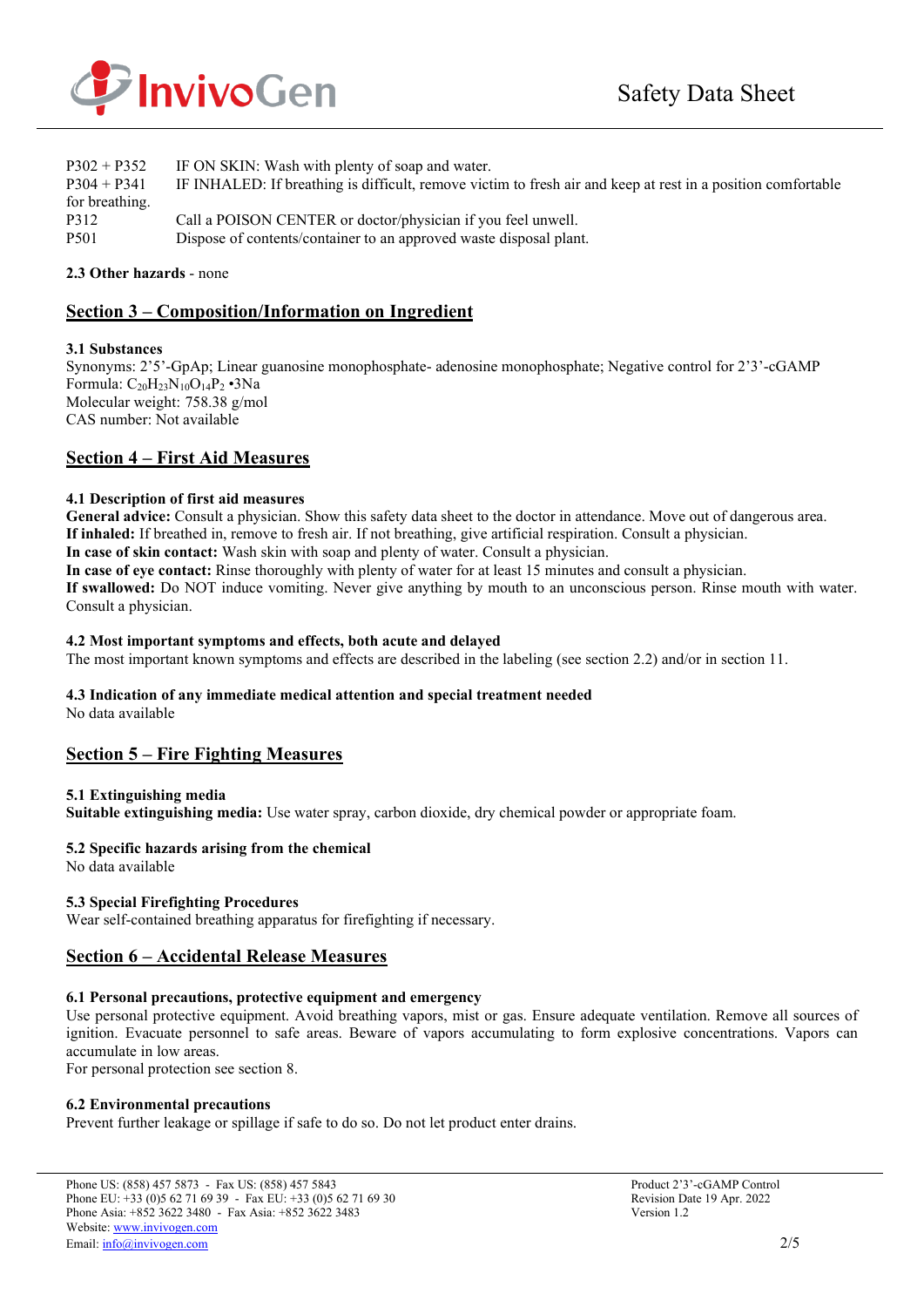

### **6.3 Methods and materials for containment and cleaning up**

Soak up with inert absorbent material and dispose of as hazardous waste. Keep in suitable, closed containers for disposal according to local regulations (see section 13).

#### **6.4 Reference to other sections**

For disposal see section 13.

## **Section 7 – Handling and Storage**

### **7.1 Precautions for safe handling**

Provide appropriate exhaust ventilation at places where dust is formed. For precautions see section 2.2.

### **7.2 Conditions for safe storage, including any incompatibilities**

Keep container tightly closed in a dry and well-ventilated place. Recommended storage temperature: -20 °C.

### **7.3 Specific end use(s)**

Apart from the uses mentioned in section 1.2 no other specific uses are stipulated.

## **Section 8 – Exposure Controls/PPE**

**8.1 Control parameters Components with workplace control parameters**  Contains no substances with occupational exposure limit values.

**8.2 Exposure controls Appropriate engineering controls** General industrial hygiene practice.

### **Personal protective equipment**

#### **Eye/face protection**

Use equipment for eye protection tested and approved under appropriate government standards such as NIOSH (US) or EN 166(EU).

### **Skin protection**

Handle with gloves. Gloves must be inspected prior to use. Use proper glove removal technique (without touching glove's outer surface) to avoid skin contact with this product. Dispose of contaminated gloves after use in accordance with applicable laws and good laboratory practices. Wash and dry hands.

### **Body Protection**

Choose body protection in relation to its type, to the concentration and amount of dangerous substances, and to the specific workplace. The type of protective equipment must be selected according to the concentration and amount of the dangerous substance at the specific workplace.

### **Respiratory protection**

Respiratory protection is not required. Where protection from nuisance levels of dusts are desired, use type N95 (US) or type P1 (EN 143) dust masks. Use respirators and components tested and approved under appropriate government standards such as NIOSH (US) or CEN (EU).

### **Control of environmental exposure**

Do not let product enter drains.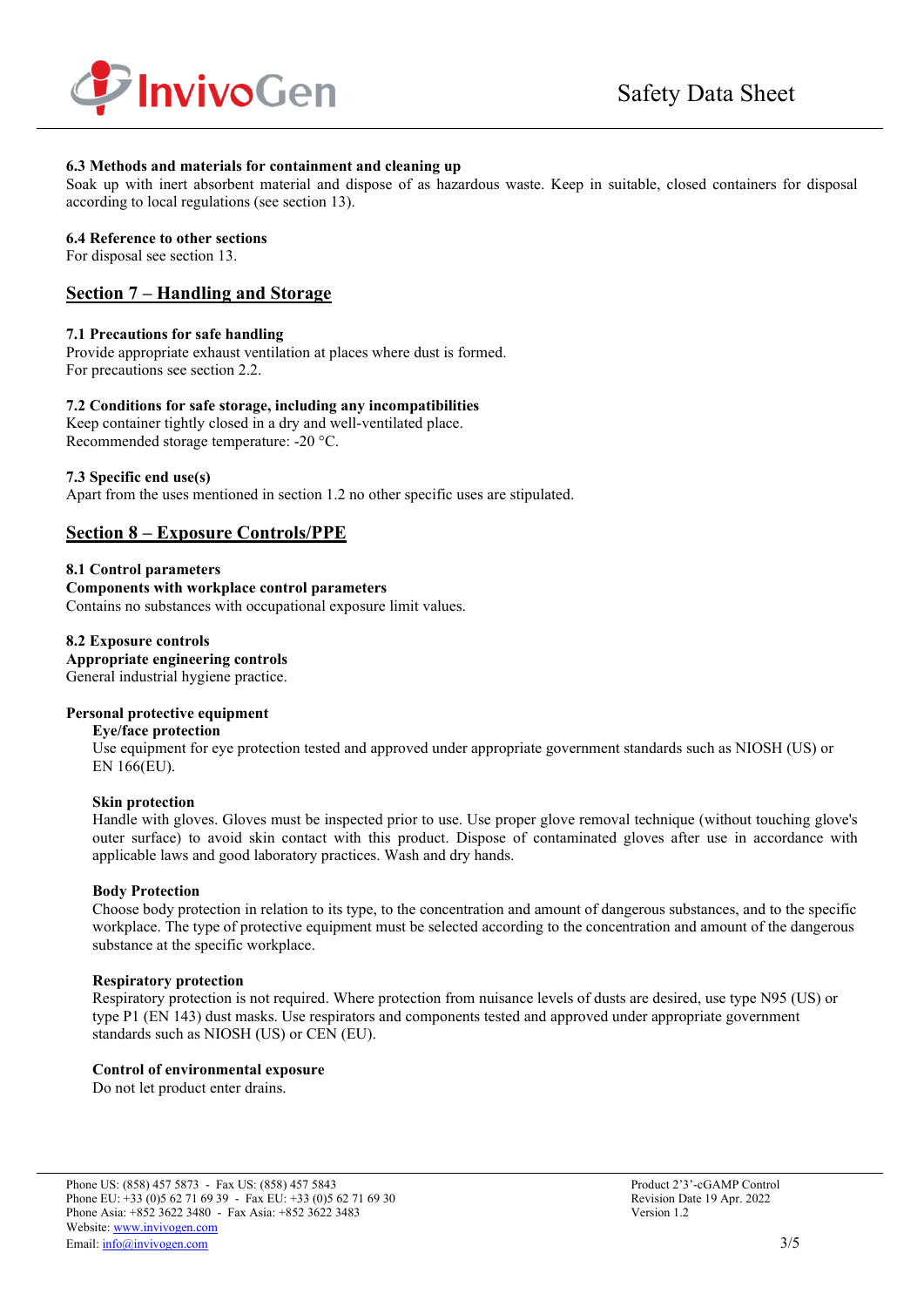

# **Section 9 – Physical/Chemical Properties**

### **9.1 Information on basic physical and chemical properties**

**Appearance** Physical state: Solid Color: White **Safety Data** Odor: No data available Odor threshold: No data available pH: No data available Melting point/freezing point: No data available Initial boiling point and boiling range: No data available Flash point: No data available Evaporation rate: No data available Flammability: No data available Upper/lower flammability or explosive limits: No data available Vapor pressure: No data available Relative density: No data available Solubility in water: 50 mg/ml Partition coefficient (n-octanol/water): No data available Autoignition temperature: No data available Decomposition temperature: No data available Viscosity: No data available

**9.2 Other safety information** 

no data available

## **Section 10 – Stability and Reactivity**

**10.1 Reactivity:** No data available **10.2 Chemical stability:** Stable under recommended storage conditions. **10.3 Possibility of hazardous reactions:** No data available **10.4 Conditions to avoid:** No data available **10.5 Incompatible materials:** No data available **10.6 Hazardous decomposition products:** No data available **In case of fire:** See section 5

## **Section 11 – Toxicological Information**

#### **11.1 Information on toxicological effects Acute toxicity:**

Oral LD50: No data available Inhalation LC50: No data available Dermal LD50: No data available Other information on acute toxicity: No data available **Skin corrosion/irritation:** No data available **Serious eye damage/irritation:** No data available **Respiratory or skin sensitization:** No data available **Germ cell mutagenicity:** No data available **Carcinogenicity:** No data available **Reproductive toxicity:** No data available **Additional information:** No data available